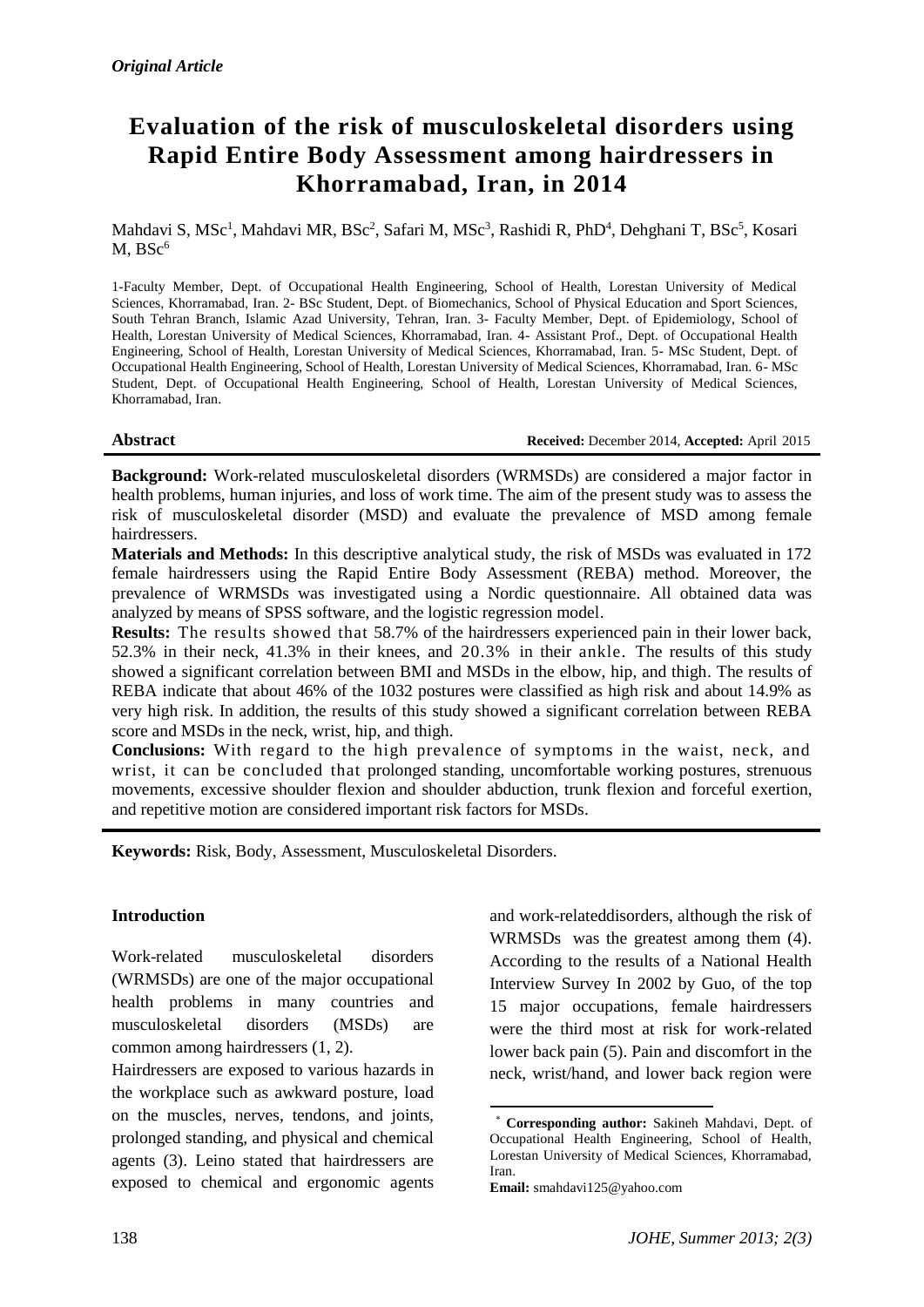commonly reported by Greek hairdressers. These were related to prolonged sitting, upper arms elevation, inappropriate body postures, and use of vibrating tools (6). According to another research, manual material handling, prolonged standing, awkward working postures, strenuous movements, excessive shoulder flexion and abduction, trunk flexion and forceful exertion, and repetitive motion are considered common risk factors for MSDs (7). In addition, working with upper arms above shoulder height is considered a major risk factor for neck and shoulder pain (8, 9). Moreover, most studies stated that the static activity of the muscles of the neck and shoulder and static loadings restrict blood flow to the muscles and tendons, and mechanical stress on the shoulder muscles or tendons could possibly be due to pathophysiological mechanisms (10).

Work is an important and integral segment of human life, but the development of technology has caused an increase in occupational diseases and WRMSDs are the most common among them (11, 12). In this regard, MSDs among hairdressers can be mentioned. A study assessing the risk factors of WMSDs for hairdressers stated that 91.7% of hairdressers reported shoulder pain as the most frequent problem followed by pain in the lower back (83.3%) and in the neck region (75%) (13).

Furthermore, other studies stated that inappropriate posture during work, repetitive movements, improper and long standing, use of inappropriate tools, working with the elbow above shoulder height, excessive shoulder flexion and shoulder abduction, and pronation and supination are considered important risk factors for WRMSDs among hairdressers (14, 15). These disorders can be prevented by the use of ergonomics such as risk assessment methods, job analysis methods, evaluation of work situations, and improvement of job situations (14, 15).

Therefore, the aim of this study was to assess the risk of MSD by using Rapid Entire Body Assessment (REBA) method and evaluate the prevalence of MSD among female hairdressers by using a Nordic Questionnaire.

# **Materials and Methods**

This descriptive analysis study was performed in 2014. First, the list of all the hairdressers working in Khorramabad, Iran, was obtained through a trade association. The number of female hairdressers in Khorramabad was 300. From among them, 172 subjects were selected through census sampling method according to the following equation:

$$
n = \frac{Nz^2pq}{d^2(N-1) + Z^2pq} = 172
$$

In this equation,  $p = 0.5$ ,  $q = 0.5$ ,  $z = 2$ ,  $d =$ 0.05, and  $N = 300$ . All subjects possessed professional certificates. The MSDs of these 172 female hairdressers were evaluated. All tasks were observed by a trained occupational health and safety practitioner. In first step, the owner of each hairdressing salon was contacted to obtain permission to interview the hairdressers. In the second step, a meeting was held with the hairdressers to invite them to take part in the study and explain the objectives of the study. Data were collected using a Nordic Questionnaire for Musculoskeletal Symptoms of Pain or Discomfort.

The validity and reliability of the questionnaire have been determined in various studies (16-18). After the end of data collection, the prevalence of WRMDs for neck, shoulder, upper back, lower back, elbow/forearm, hand/wrist, and fingers were calculated. Then, ergonomic analyses of the work of the hairdressers were carried out. Next, the risk of MSDs was evaluated using the REBA method. The REBA is a posturebased analysis technique used for the evaluation of the risk of MSDs in various tasks, in particular for assessment of working postures in health care and other services in the work place (19, 20).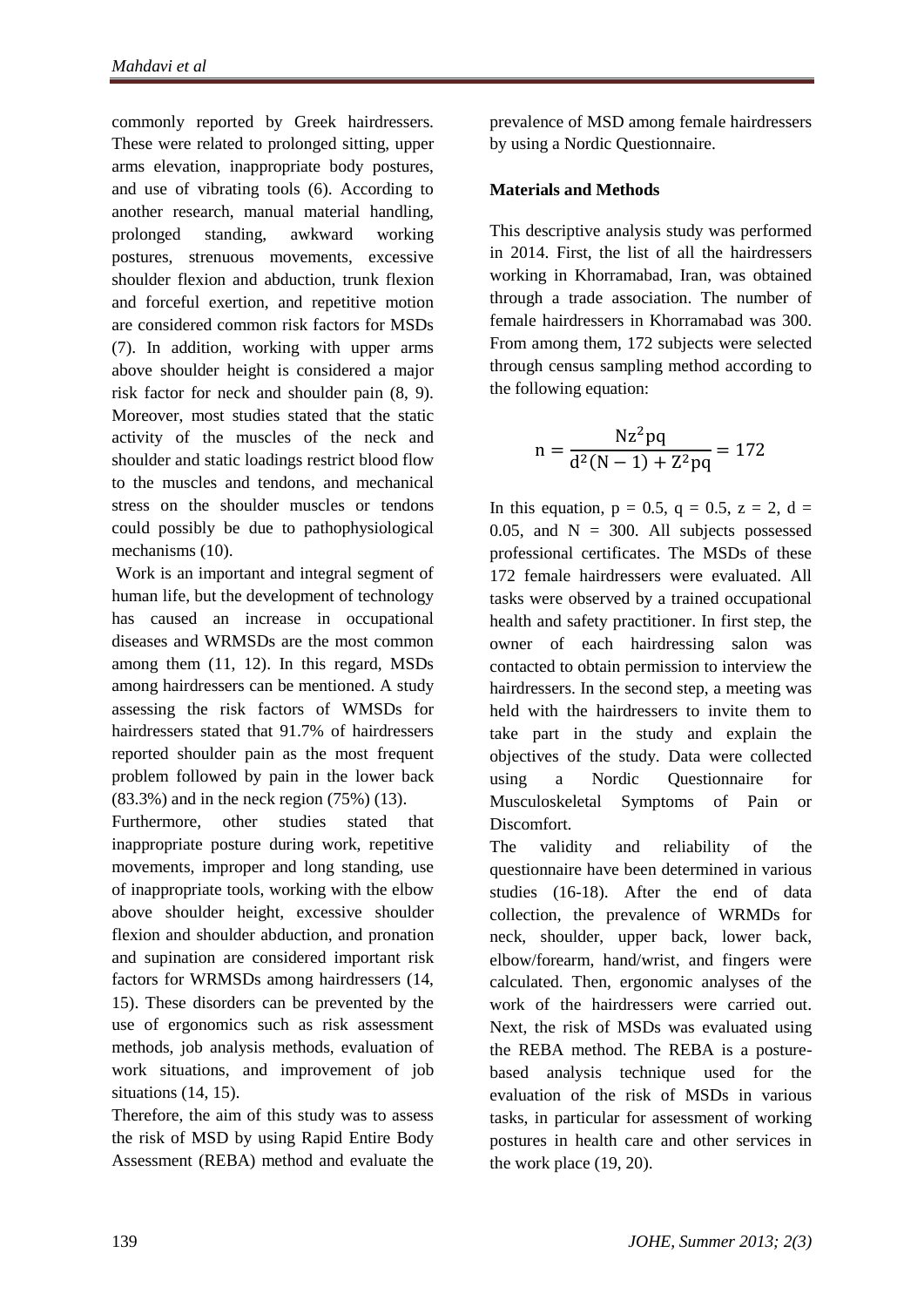| <b>Score</b>      | <b>Risk level</b> | <b>Action level</b> | <b>Actions</b>                     |
|-------------------|-------------------|---------------------|------------------------------------|
|                   | None risk         |                     | Not necessary                      |
| $2 \text{ to } 3$ | Lower risk        |                     | Can be necessary                   |
| 4 to 7            | Medium risk       | $\mathfrak{D}$      | It is necessary                    |
| 8 to 10           | High risk         | 3                   | It is necessary to<br>be done fast |
| 11 to 15          | Very high risk    |                     | It is urgent                       |

**Table 1: Rapid Entire Body Assessment (REBA) scores and indications**

This ergonomic method is a systematic tool which is used to evaluate whole body postural WRMSDs and risks associated with occupational tasks. In this method, a single page worksheet is used to evaluate required or selected body postures, forceful exertions, type of movement, muscle activity (static/dynamic), repetition, and coupling. The REBA worksheet is divided into 2 body segment sections labeled A and B. Section A covers the neck, trunk, and leg. Section B covers the arm and wrist. Postures of hairdressers body regions are observed and postural scores increase with regarded to other items such as forceful exertions, type of movement, muscle activity (static/dynamic), repetition, and coupling. The scores are summed up to give one score for each posture (21). The obtained scores are compared in table 1. All data obtained was analyzed by means of SPSS software (version 16, SPSS Inc., Chicago, IL, USA) and logistic regression model.

**Table 2: Demographics of hairdressers (n = 172)**

| Index        |     | $SD \pm Mean$    | Min   | Max    |
|--------------|-----|------------------|-------|--------|
| Age (year)   | 172 | $7.99 \pm 32.36$ | 18    | 68     |
| Weight (kg)  | 172 | $1.08 \pm 65.73$ | 41.00 | 112.00 |
| Height $(m)$ | 172 | $0.63 \pm 1.63$  | .39   | .78    |

#### **Results**

In the present study, 172 female hairdressers participated. They were on average aged 32.36 years. Table 2 shows the mean and standard

deviations of age, weight, and height. The prevalence of WRMDs for neck, shoulder, back, elbow/forearm, and hand/wrist is presented in table 3.

**Table 3: Prevalence of work-related musculoskeletal disorders (WRMSDs) for neck, shoulder, back, elbow/forearm, and hand/ wrist in the hairdressers (n = 172)**

|                |        |     | Musculoskeletal disorders |
|----------------|--------|-----|---------------------------|
| Limb           | Region | N   | $(\%)$                    |
| Neck           |        | 90  | 52.3                      |
|                | right  | 32  | 18.6                      |
| Shoulder       | left   | 18  | 10.5                      |
|                | both   | 35  | 20.3                      |
| Elbow          | right  | 12  | 7                         |
|                | left   | 5   | 2.9                       |
|                | both   | 7   | 4.1                       |
| Wrist and hand | right  | 49  | 28.5                      |
|                | left   | 9   | 5.2                       |
|                | both   | 26  | 15.1                      |
| Upper back     |        | 68  | 39.5                      |
| Lower back     |        | 101 | 58.7                      |
| Hip and thigh  |        | 31  | 18                        |
| Knee           |        | 71  | 41.3                      |
| Leg            |        | 35  | 20.3                      |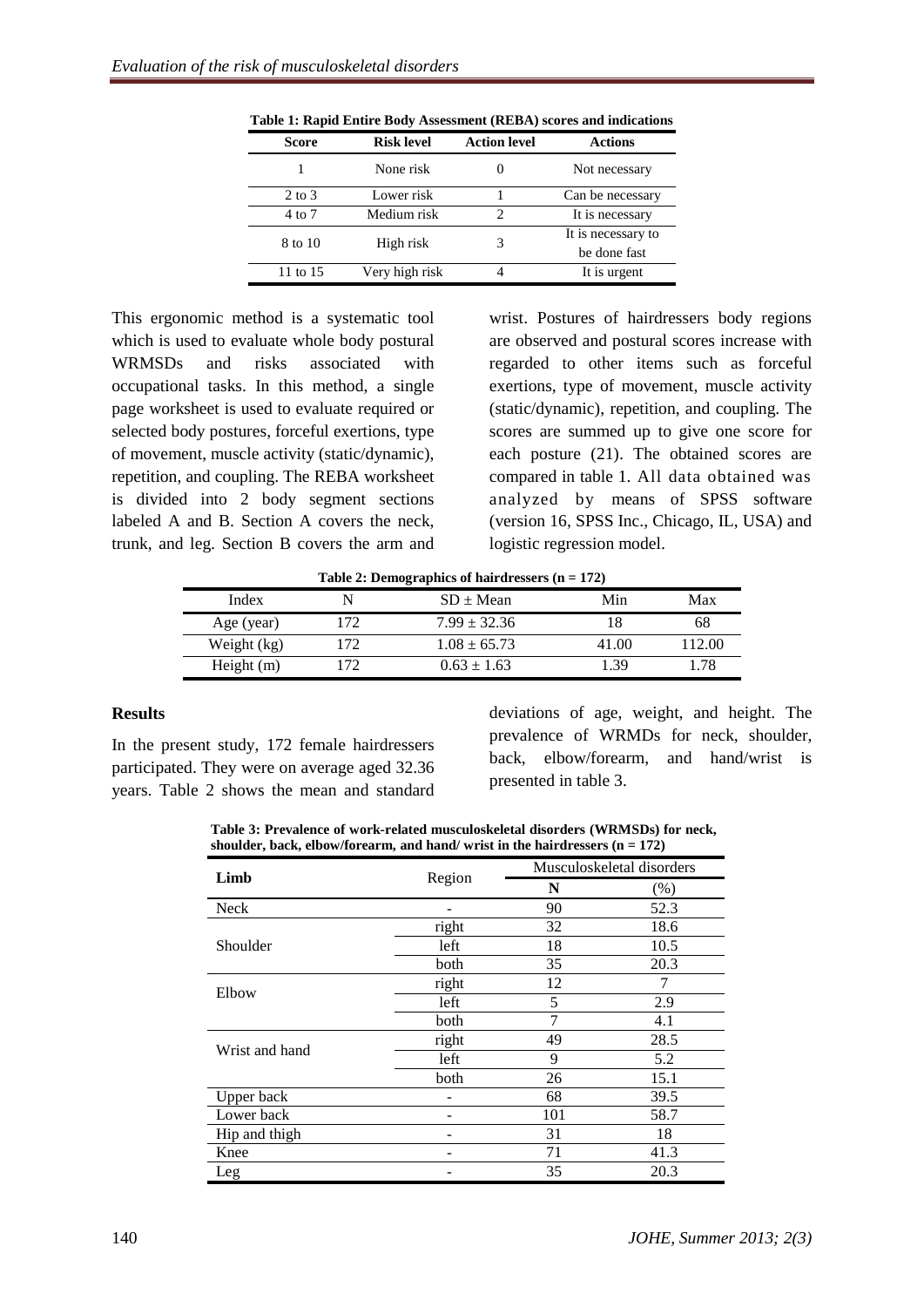| <b>Task</b>                 |                  | Low level risk<br>(action level 1) |                  | Moderate level risk<br>(action level 2) |                  | <b>High level risk</b><br>(action level 3) |                  | Very High level risk<br>(action level 4) |
|-----------------------------|------------------|------------------------------------|------------------|-----------------------------------------|------------------|--------------------------------------------|------------------|------------------------------------------|
|                             | <b>Frequency</b> | Percentage                         | <b>Frequency</b> | Percentage                              | <b>Frequency</b> | Percentage                                 | <b>Frequency</b> | Percentage                               |
| <b>Trimming</b><br>eyebrows | 8                | 4.6                                | 79               | 45.7                                    | 82               | 47.4                                       | 3                | 1.7                                      |
| <b>Trimming</b><br>face     | 9                | 5.2                                | 57               | 33.1                                    | 90               | 52.3                                       | 16               | 9.3                                      |
| <b>Makeup</b>               | $\mathcal{I}$    | 4.1                                | 74               | 43                                      | 83               | 48.3                                       | 8                | 4.4                                      |
| Hair-cutting                | 18               | 10.5                               | 44               | 25.6                                    | 77               | 44.8                                       | 33               | 19.2                                     |
| <b>Hairdressing</b>         | $\overline{4}$   | 2.3                                | 49               | 28.3                                    | 64               | 37                                         | 55               | 31.8                                     |
| <b>Hair-coloring</b>        | $\overline{7}$   | 4.1                                | 52               | 30.2                                    | 79               | 45.9                                       | 34               | 19.8                                     |

**Table 4: Frequency distribution of risk in the each of the postures**

After the end of the initial survey and interview with hairdressers, ergonomic analyses of the work of the hairdressers in 6 important tasks were carried out according to services offered (such as trimming, makeup, hair-cutting, hair-coloring, and hair-perming). The risk of MSDs by using RULA is presented

in table 4 in the each of 6 tasks. In total, 1032 postures were evaluated. The risks of MSDs, using RULA, are presented in table 5 in the 1032 postures. According to table 5, most of the studied postures are classified as medium (34.4%) and high risk postures (46%).

| $1004$ postares   |                     |                |                    |  |  |  |  |  |  |
|-------------------|---------------------|----------------|--------------------|--|--|--|--|--|--|
| <b>Risk level</b> | <b>Action Level</b> | Number of task | Percentage of task |  |  |  |  |  |  |
| No risk           | 0                   | 0              | 0                  |  |  |  |  |  |  |
| Low risk          | 1                   | 53             | 5.1                |  |  |  |  |  |  |
| Medium risk       | 2                   | 355            | 34.4               |  |  |  |  |  |  |
| <b>High risk</b>  | 3                   | 475            | 46                 |  |  |  |  |  |  |
| Very high risk    | 4                   | 149            | 14.9               |  |  |  |  |  |  |

**Table 5: Percentage of risk of Rapid Entire Body Assessment (REBA) outputs (n = 1032 postures)**

The results of logistic back ward logistic regression analyses on risk factors of musculoskeletal disorder for the body regions such as wrists, forearms, elbows, shoulders, neck, trunk, back, legs, and knees are

presented in table 6. Table 7 shows the results of logistic back ward logistic regression analyses on the musculoskeletal disorder for different regions of the body and REBA scores in each task.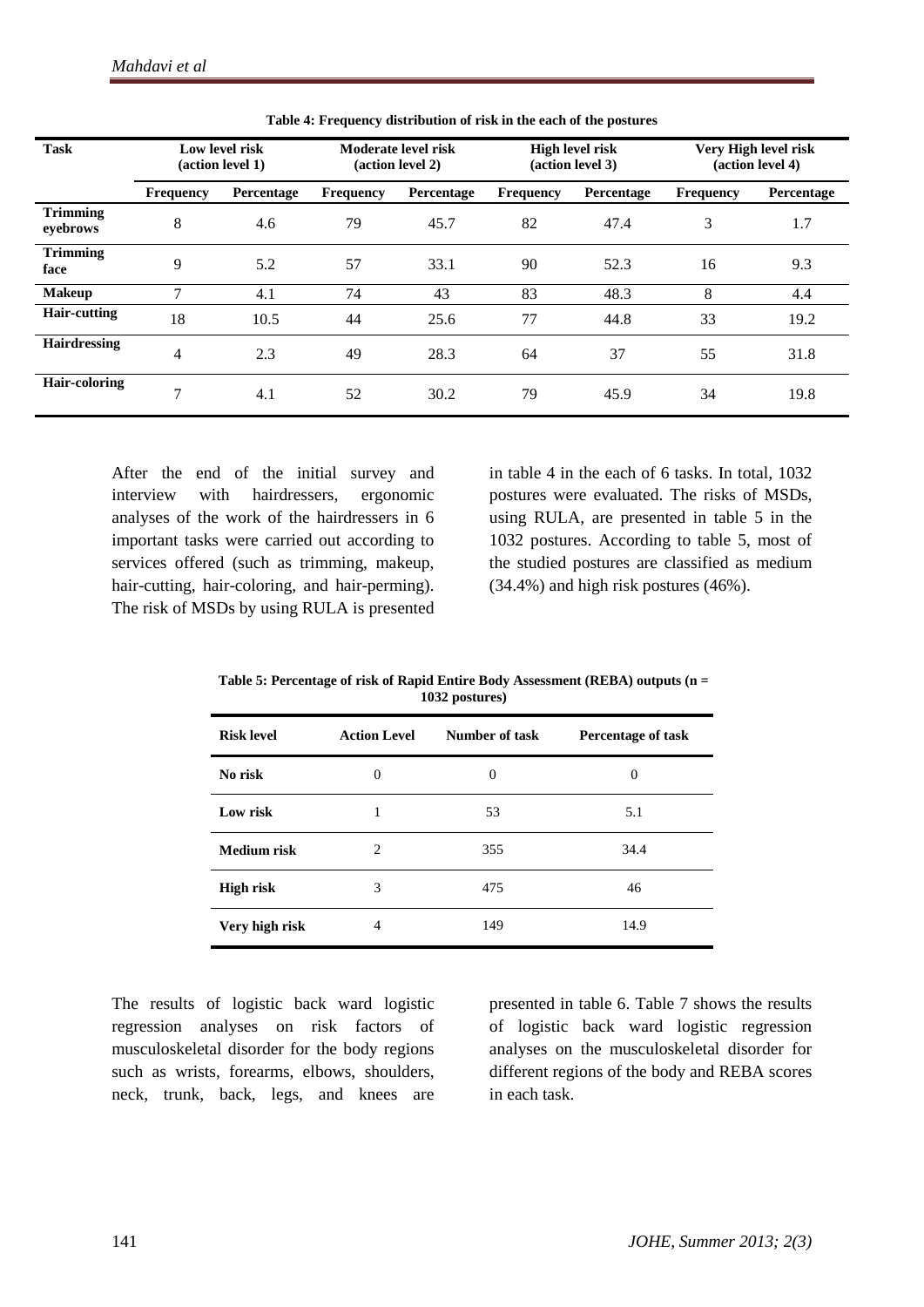|                          | <b>Statistical</b><br>value | Musculoskeletal disorders in different regions of the body |                 |              |                      |                      |               |                         |             |       |  |
|--------------------------|-----------------------------|------------------------------------------------------------|-----------------|--------------|----------------------|----------------------|---------------|-------------------------|-------------|-------|--|
| <b>Measured</b><br>index |                             | <b>Neck</b>                                                | <b>Shoulder</b> | <b>Elbow</b> | wrist<br>and<br>hand | <b>Upper</b><br>back | Lower<br>back | <b>Hip and</b><br>thigh | <b>Knee</b> | Leg   |  |
| Age (year)               | <b>P-value</b>              | 0.01                                                       | 0.025           | 0.358        | 0.095                | 0.388                | 0.117         | 0.036                   | 0.02        | 0.882 |  |
|                          | N                           | 172                                                        | 172             | 172          | 172                  | 172                  | 172           | 172                     | 172         | 172   |  |
| Weight (kg)              | <b>P-value</b>              | 0.431                                                      | 0.757           | 0.058        | 0.203                | 0.148                | 0.202         | 0.030                   | 0.129       | 0.694 |  |
|                          | N                           | 172                                                        | 172             | 172          | 172                  | 172                  | 172           | 172                     | 172         | 172   |  |
| Height (m)               | <b>P-value</b>              | 0.698                                                      | 0.763           | 0.087        | 0.196                | 0.130                | 0.138         | 0.034                   | 0.145       | 0.644 |  |
|                          | N                           | 172                                                        | 172             | 172          | 172                  | 172                  | 172           | 172                     | 172         | 172   |  |
| <b>BMI</b>               | <b>P-value</b>              | 0.368                                                      | 0.826           | 0.053        | 0.213                | 0.149                | 0.232         | 0.039                   | 0.109       | 0.695 |  |
|                          | N                           | 172                                                        | 172             | 172          | 172                  | 172                  | 172           | 172                     | 172         | 172   |  |

**Table 6: Analysis of statistical value between musculoskeletal disorder (MSD) and age, weight, height, and BMI**

**Table 7: Analysis of statistical value between musculoskeletal disorder (MSD) in the regions of body and Rapid Entire Body Assessment (REBA) Scores in each task**

|                       | statistical<br>value | Musculoskeletal disorders in different region of the body |                 |              |                      |                      |               |                         |             |       |
|-----------------------|----------------------|-----------------------------------------------------------|-----------------|--------------|----------------------|----------------------|---------------|-------------------------|-------------|-------|
| <b>Measured index</b> |                      | <b>Neck</b>                                               | <b>Shoulder</b> | <b>Elbow</b> | wrist<br>and<br>hand | <b>Upper</b><br>back | Lower<br>back | <b>Hip and</b><br>thigh | <b>Knee</b> | Leg   |
| <b>REBA</b> score     | <b>OR</b>            | 1.238                                                     | 1.028           | 1.234        | 1.329                | 1.081                | 1.114         | 1.086                   | 1.107       | 1.378 |
| (Trimming             | P-value              | 0.021                                                     | 0.820           | 0.265        | 0.025                | 0.542                | 0.379         | 0.651                   | 0.433       | 0.001 |
| eyebrows)             | $\mathbf N$          | 172                                                       | 172             | 172          | 172                  | 172                  | 172           | 172                     | 172         | 172   |
| <b>REBA</b> score     | <b>OR</b>            | 0.910                                                     | 0.927           | 0.792        | 0.811                | 0.939                | 0.963         | 0.963                   | 0.956       | 1.288 |
|                       | P-value              | 0.469                                                     | 0.542           | 0.224        | 0.102                | 0.626                | 0.765         | 0.828                   | 0.729       | 0.144 |
| (Trimming face)       | N                    | 172                                                       | 172             | 172          | 172                  | 172                  | 172           | 172                     | 172         | 172   |
| <b>REBA</b> score     | <b>OR</b>            | 1.026                                                     | 1.177           | 1.043        | 0.833                | 1.215                | 0.942         | 1.144                   | 1.052       | 0.804 |
|                       | <b>P-value</b>       | 1.837                                                     | 0.019           | 0.832        | 0.152                | 0.007                | 0.628         | 0.446                   | 0.698       | 0.259 |
| (Make up)             | ${\bf N}$            | 172                                                       | 172             | 172          | 172                  | 172                  | 172           | 172                     | 172         | 172   |
| <b>REBA</b> score     | <b>OR</b>            | 1.299                                                     | 1.090           | 1.443        | 1.208                | 1.217                | 1.099         | 0.806                   | 1.084       | 1.073 |
| (Hair-cutting)        | P-value              | 0.041                                                     | 0.539           | 0.098        | 0.051                | 0.176                | 0.085         | 0.261                   | 0.586       | 0.703 |
|                       | ${\bf N}$            | 172                                                       | 172             | 172          | 172                  | 172                  | 172           | 172                     | 172         | 172   |
| <b>REBA</b> score     | <b>OR</b>            | 1.040                                                     | 1.012           | 0.825        | 0.988                | 1.070                | 0.979         | 1.357                   | 1.152       | 1.078 |
|                       | P-value              | 0.795                                                     | 0.935           | 0.377        | 0.935                | 0.655                | 0.886         | 0.004                   | 0.079       | 0.700 |
| (Hairdressing)        | $\mathbf N$          | 172                                                       | 172             | 172          | 172                  | 172                  | 172           | 172                     | 172         | 172   |
| <b>REBA</b> score     | <b>OR</b>            | 0.709                                                     | 0.892           | 0.923        | 0.944                | 0.834                | 0.968         | 0.948                   | 0.988       | 0.815 |
|                       | P-value              | 0.009                                                     | 0.403           | 0.690        | 0.676                | 0.207                | 0.811         | 0.790                   | 0.935       | 0.258 |
| (Hair-coloring)       | ${\bf N}$            | 172                                                       | 172             | 172          | 172                  | 172                  | 172           | 172                     | 172         | 172   |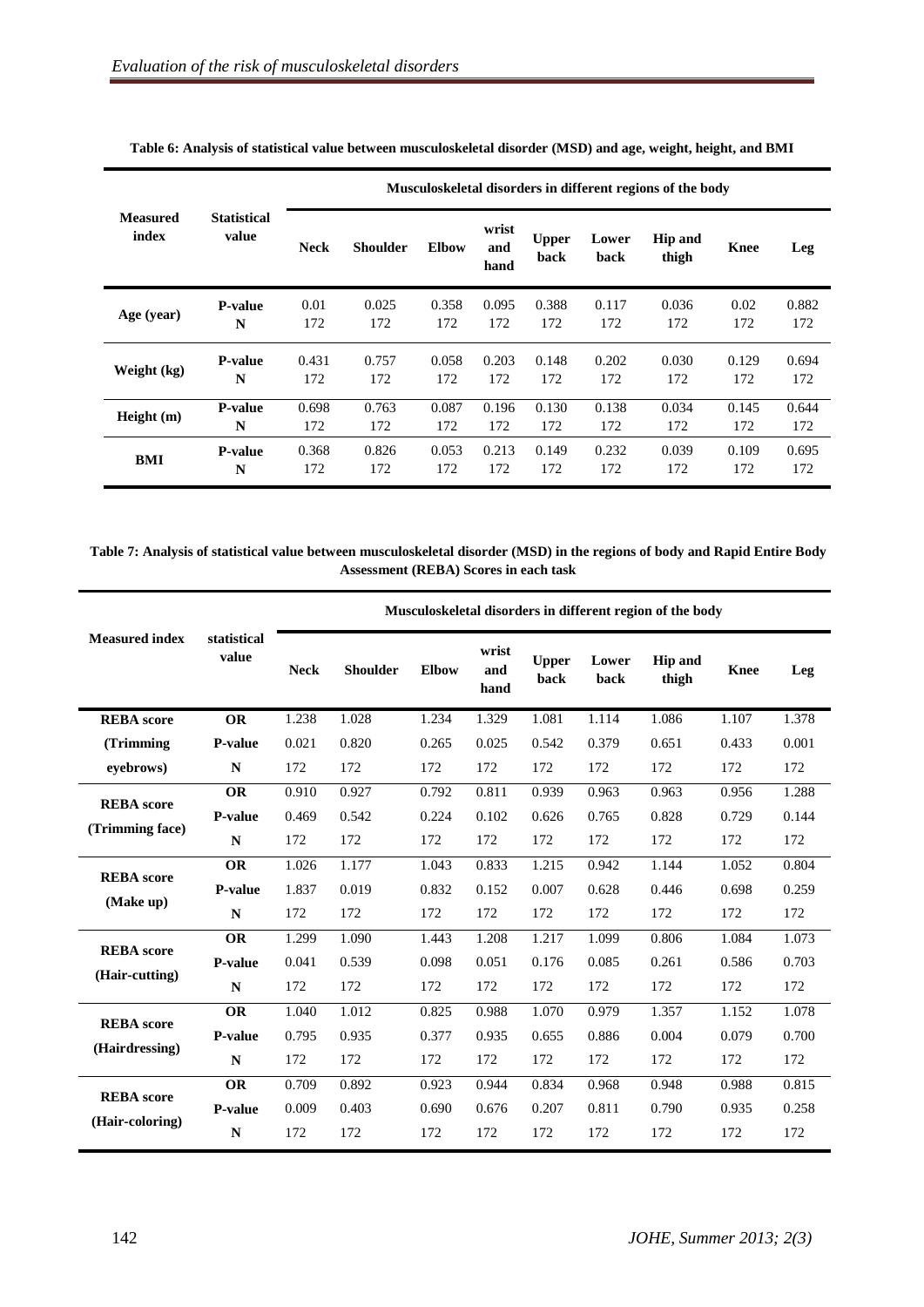# **Discussion**

In the present study, 58.7% of the hairdressers experienced pain in their lower back, 52.3% in their neck, 41.3% in their knees, 20.3% in their ankle, 28.5% in their dominant right wrist and hand, 5.2% in their left wrist and hand, and 15.1% in both their wrists and hands. About 20.3% of hairdressers experienced pain in both their shoulders. The results of a similar survey conducted by Mussi revealed that most of the discomfort is experienced in the shoulders (49%), neck (47%), and back (39%) (22).

According to the research by Chuang, 94.4% of hairdressers stated that they felt the greatest discomfort in their shoulders, followed by the lower back and neck (23).

Kang evaluated the prevalence of work-related symptoms among hairdressers (24). The exposed group comprised 184 hair salon employees in 6 districts of Pusan city, and the non-exposed group comprised 119 individuals living in the same areas. They reported that the prevalence of musculoskeletal symptoms among Korean hairdressers was 59.9% in the neck, 76.6% in shoulders, 41.2%upper back, 72.2% lower back, 31.3% arm and elbow, 44.2% wrist, 35.0% finger, and 71.1% in legs  $(24)$ .

According to the study by Hokm Abadi, the prevalence of disorders in different parts of the body was as follows: 8% in the wrist, 20% the neck, 36% shoulders, 46% back, and 84% in the legs (25). In a similar study by Miri, the prevalence of WRMSD in different regions of body was as follows: 21% in the neck, 31% shoulders, 6% wrist, 54% back, and 69% in the legs (26).

On the other hand, in the present study, the results of REBA indicate that a high percentage of hairdressers are at high to very high risk of MSDs. Only about 46% of the 1032 postures were classified as the action category/level 3 (high risk) and about 14.9% of the postures were classified as action level 4 (very high risk) which requires immediate corrective change in postures, but about 34.4% of the postures were classified as action level 2

(medium risk) by REBA. Results of a similar study conducted by Hokm Abadi showed that about 56% of the postures related to the right side of the body were classified as medium level and about 30% as high level, but about 76% of the postures related to the left side of the body were classified as medium level and about 16% as high level using REBA (25). Furthermore, the results of the study by Miri showed that about 42% of the postures related to the right side of the body were classified as medium level and about38% as high level, but about 46% of the postures related to the left side of the body were classified as medium level and about 40% as high level using REBA (26). Nevertheless, in the research by Frvarsh, about 27.6% of the postures were classified as action level 2-3 (medium risk-high risk) using REBA (27).

The results of this study showed a significant correlation between BMI and MSDs in the elbow, hip, and thigh. The finding of this study revealed a significant correlation between age and MSDs in the knee, shoulder, and neck.

Moreover, the results of this study showed a significant correlation between REBA score and MSDs in the neck, wrist, hip, and thigh.

The study by Miri demonstrated a significant correlation between duration of work and MSDs in the leg (26). It also showed a significant correlation between REBA score and MSDs in the legs and wrist (26).

According to the research by Best, 70% of hairdressers suffered from MSDs (28). In addition, uncomfortable working posture and standing for a long period of time are the greatest causes of MRMSDs in hairdressers (28).

Uncomfortable working posture, standing for a long period of time, unsuitable tools and equipment such as unsuitable chairs, clipper, razors, blow-dryer, and scissors, and working with a shoulder or shoulders raised, bending forward or sideways, bending the head forward or sideways, and twisting the neck can led to high risk score in hairdressers.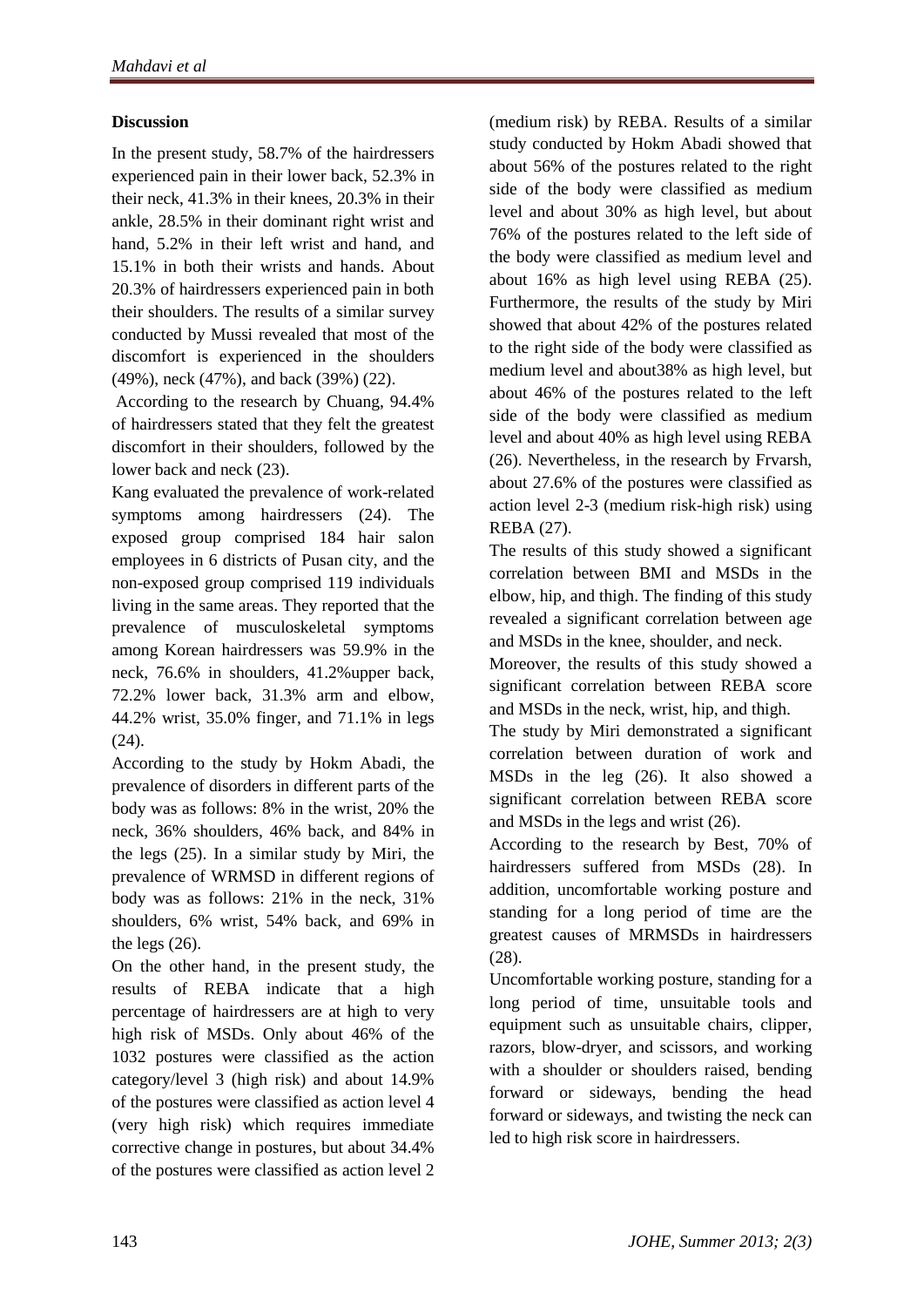# **Conclusions**

With regard to the results obtained in this study, it is concluded that the hairdressers are at high risk of MSDs. Furthermore, in order to reduce WRMSDs, risk level should be reduced though design and using of ergonomic and appropriate tools and equipment.

## **Acknowledgment**

This study was supported by the Nutritional Health Research Center of Lorestan University of Medical Sciences, Khorramabad, Iran, and the authors would like to acknowledge the support from this research center.

# **Conflict of interest:** Non declared

## **References:**

- 1- Riihimaki H, Viikari-Juntura E. Musculoskeletal system. In: Stellman JE, editors. Encyclopedia of Occupational Health and Safety. 4<sup>th</sup> ed. Geneva: International Labour Office 1998; 6:1–35.
- 2- Pinar T, Cakmak ZA, Saygun M, Akdur R, Ulu N, Keles I, Saylam HS. Symptoms of musculoskeletal disorders among ammunition factory workers in Turkey. Arch Environ Occup Health 2013; 68(1):13-21.
- 3- Mandiracioglu A, Kose S, Gozaydin A, Turken M, Kuzucu L. Occupational health risks of barbers and coiffeurs in Izmir. Indian J Occup Environ Med 2009; 13(2):92-6.
- 4- Leino T, Kahkonen E, Saarinen L, Henriks-Eckerman ML, Paakkulainen H. Working conditions and health in hairdressing salons. App Occup Environ Hyg 1999; 14(1):26-33.
- 5- Guo HR. Working hours spent on repeated activities and prevalence of back pain. Occup Environ Med 2002; 59(10):680-8.
- 6- Tsigonia A, Tanagra D, Linos A, Merekoulias G, Alexopoulos EC. Musculoskeletal disorders among cosmetologists. Int J Environ Res Public Health 2009; 6(12):2967-79.
- 7- Borg G. Psychophysical scaling with applications in physical work and the perception of exertion. Scand J Work Environ Health 1990; 16(1):55-8.
- 8- Hamberg-van Reenen HH, Ariëns GA, Blatter BM, Van Mechelen W, Bongers PM. A systematic review of the relation between physical capacity and future low back and neck/shoulder pain. pain 2007; 130(1-2):93- 107.
- 9- Ariëns G, Bongers P, Douwes M, Miedema M, Hoogendoorn W, Van der Wal G, et. al. Are neck flexion, neck rotation, and sitting at work

risk factors for neck pain? Results of a prospective cohort study. J Occup Environ Med 2001; 58(3):200-7.

- 10- Sjøgaard G, Lundberg U, Kadefors R. The role of muscle activity and mental load in the development of pain and degenerative processes at the muscle cell level during computer work. Eur J Appl Physiol 2000; 83(2-3):99-105.
- 11- Chobineh AR. Human factors in industry and manufactory (ergonomic). Shiraz, Iran: Rahbord 1996.
- 12- Levy BS, Wegman DH, Baron SL, Sokas RK. Occupational and environmental health: recognizing and preventing disease and injury. 6 th edition. Philadelphia: Lippincott Williams &Wilkins 2006; 488-516.
- 13- Fang HL, Chen RCC, Fang HP, Xu De Q. An ergonomic approach to an investigation into the risk factors leading to work related musculoskeletal disorders for Taiwanese hairdressers Mont fort University, UK Styling and Cosmetology Departmant, Transworld Institute of Technology, Taiwan 2007; 30:1-10.
- 14- Caren M .Ergonomomics-A BUZZ word. The perventive Angle 2002; 1(1):1-5.
- 15- Malone RE. Ergonomomics, policy, and the ED nurse. J Emerg Nurs 2000; 26(5):514-5.
- 16- Nasl-Saraji J, Fahol M, Golbabaei F, Lahmi M, Alimohammadi I. Assessment and evaluation of posture by RULA in an electronics and electricity manufactory in 2002. Iran Occupational Health Journal 2007; 4(3-4):10- 17.
- 17- Ghamari F, Mohamadbeigi A, Khodayari M. Work station revision by ergonomic posture analyzing of arak bakery workers. Journal of Zanjan University of Medical Sciences 2010; 18(70):81-90.
- 18- Habibi E, Poorabdian S, Ahmadinejad P, Hassanzadeh A. Ergonomic risk assessment by REBA method. Iran Occupational Health Journal 2007; 4(3-4):35-43.
- 19- Hignett S, McAtamney L. Rapid entire body assessment (REBA). Appl Ergon 2000; 31(2):201-5.
- 20- Winkle J, Westgaard RH. A model for solving work related musculoskeletal problems in a profitable way. Appl Ergon 1996; 27(2):71-7.<br>Motamedzade M. Ashuri
- 21- Motamedzade MR, Golmohammadi R, Mahjub H. Comparison of ergonomic risk assessment outputs from rapid entire body assessment and quick exposure check in an engine oil company. J Res Health Sci 2011; 11(1):26-32.
- 22- Mussi G, Gouveia N. Prevalence of workrelated musculoskeletal disorders in Brazilian hairdressers. Occup Med 2008; 58(5):367-9.
- 23- Chuang W. A research on the Musculoskeletal Disorders of Hairdressers in Beauty Salons. Journal of Cheng-Shiu University Taiwan 2005; 18: 65-70.
- 24- Chen HC, Chang CM, Liu YP, Chen CY. Ergonomic risk factors for the wrists of hairdressers. Appl Ergon 2010; 41(1):98-105.
- 25- Hokmabadi RA, Esmailzadeh Kavaki M, Mehdinia M. Hairdressers by reba (Rapid